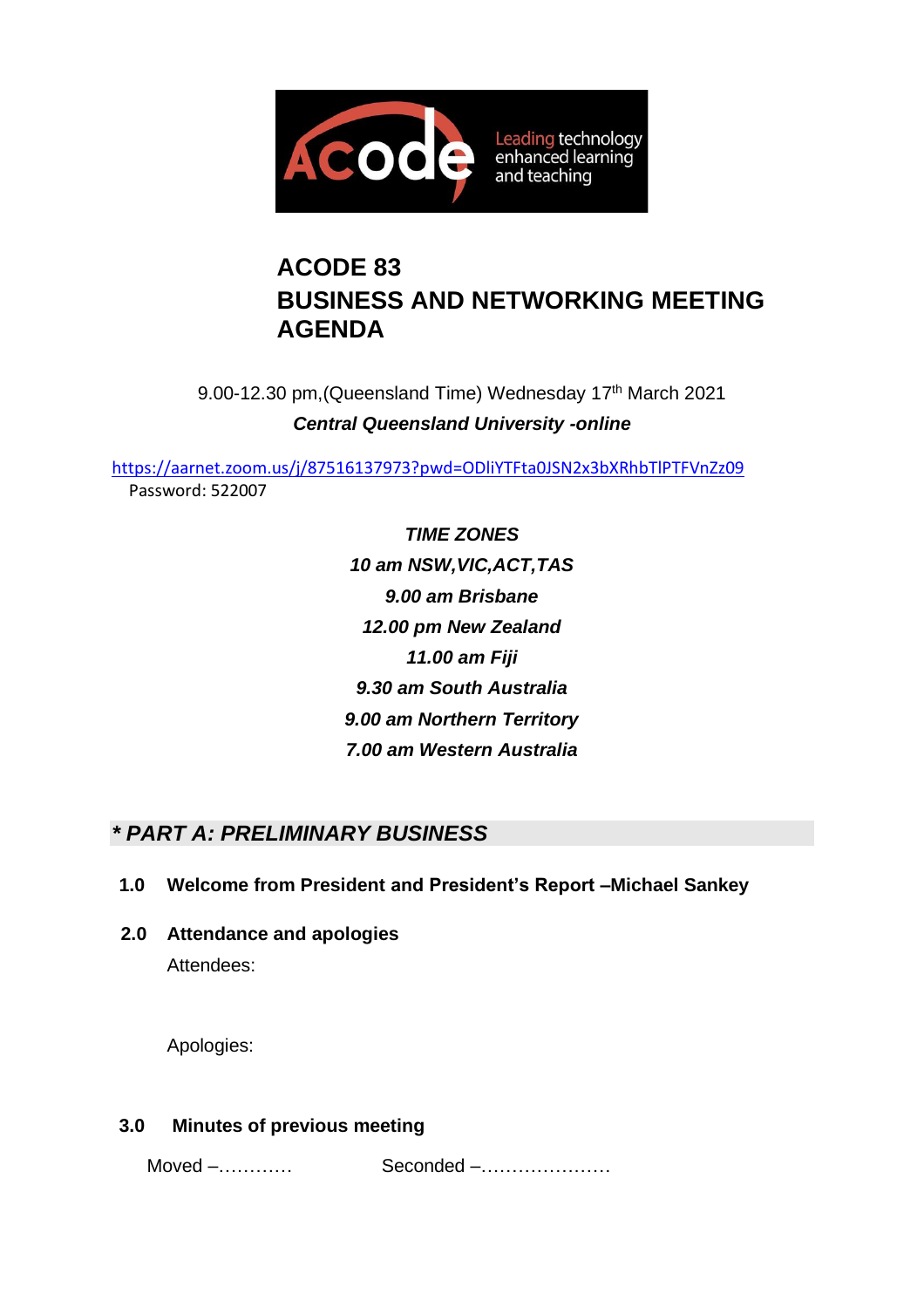# **4.0 Identification of unstarred items for discussion -**

# **5.0 Adoption of items not starred for discussion**

**MOTION:** That all items on the Agenda not starred for discussion be noted and where recommendations have been made, that these be adopted as resolutions of the ACODE Business and Networking Meeting.

# **6.0 Matters arising from previous Business & Networking Meeting-**

- **7.0 ACODE Executive Report -Online**
- **8.0 \* PART B: ITEMS FOR DISCUSSION**
- **9.0 Report from A83 Workshop Notes**
- **10.0 LTLI update – Michael Sankey**

# **11.0 ACODE Leadership Mentoring Scheme – update from Deb Jones**

### **12.0 Learning Space Portal**

A reminder that the Learning Space Portal see link below is always looking for new material. If you have a space that you would like to showcase send pictures and a small story to add to the website.

<https://www.acode.edu.au/course/view.php?id=62>

#### **13.0 Liaison with other Organisations**

- **CAUDIT-** Survey completed
- Ako Aotearoa-
- TEQSA-
- ICDE Presidents Summit

#### **14.0 HOT TOPICS**

- E-Exams & proctoring S/T 1
- LMS and Productivity tool uodates
- Suggestions sought for future Vocast series topics
- Suggestions sought for future White Paper topics

# *PART C: ITEMS FOR NOTING*

# **15.0 Future workshops and meetings**